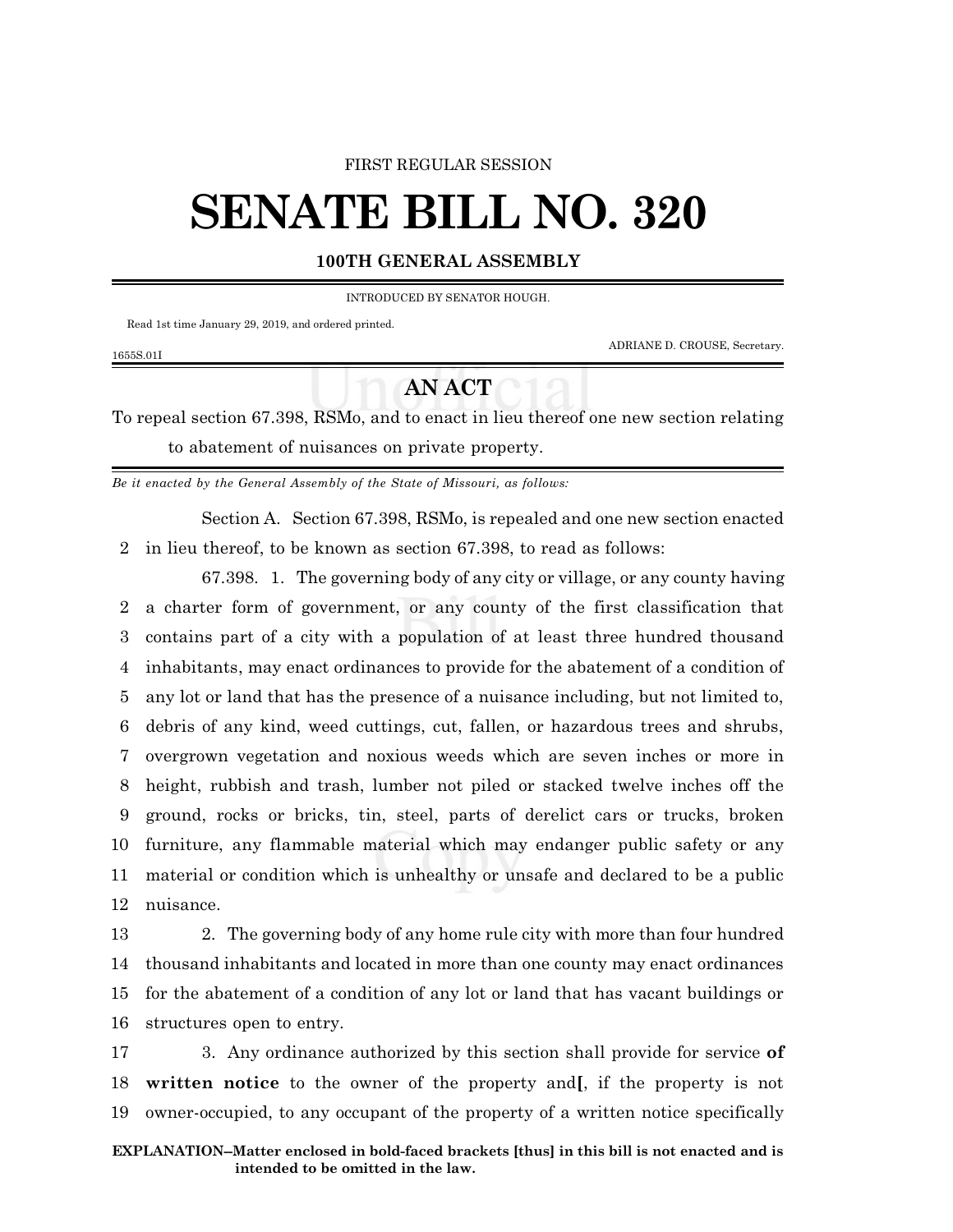describing each condition of the lot or land declared to be a public nuisance, and which notice shall identify what action will remedy the public nuisance**] listing the nuisances, as described in subsection 1 of this section, causing the condition and ordering abatement of the condition**. Unless a condition presents an immediate, specifically identified risk to the public health or safety, the notice shall provide a reasonable time, not less than ten days, in which to abate or commence removal of each condition identified in the notice. Written notice may be given by personal service or by first-class mail to **[**both the occupant of the property at the property address and**]** the owner at the last known address of the owner**[**, if not the same**]**. **Written notice may also be given by United States certified mail, return receipt requested, or by some other carrier and method for procuring the signature of the notice recipient.**

 **4.** Upon a failure of the owner to pursue the removal or abatement of such nuisance without unnecessary delay, the building commissioner or designated officer may cause the condition which constitutes the nuisance to be removed or abated. If the building commissioner or designated officer causes such condition to be removed or abated, the cost of such removal or abatement **[**and the proof of notice to the owner of the property**]** shall be **recoverable. Recoverable cost shall mean any expenditure made in an effort to induce nuisance removal or abatement to occur and shall include, but not be limited to, title report fees, mailings and postings, administrative fees, and contractor fees. Such costs shall be** certified to the city clerk or officer in charge of finance who shall **[**cause**] have the option of causing** the certified cost to be included in a special tax bill or added to the annual real estate tax bill**[**, at the collecting official's option, for the property and the certified cost shall**].**

 **5. A special tax bill shall be a debt against the owner of a property with a condition described in subsection 1 of this section, a lien against the property, and valid until paid, and bear interest until paid at the legal rate and may be foreclosed upon by the city or other authorized body through appropriate procedures in circuit court.**

 **6. Certified costs added to the annual real estate tax bill shall not be taxes nor a municipal lien, but for collection purposes shall be an addition to the annual real estate tax bill to** be collected by the city collector or other official collecting taxes in the same manner and procedure for